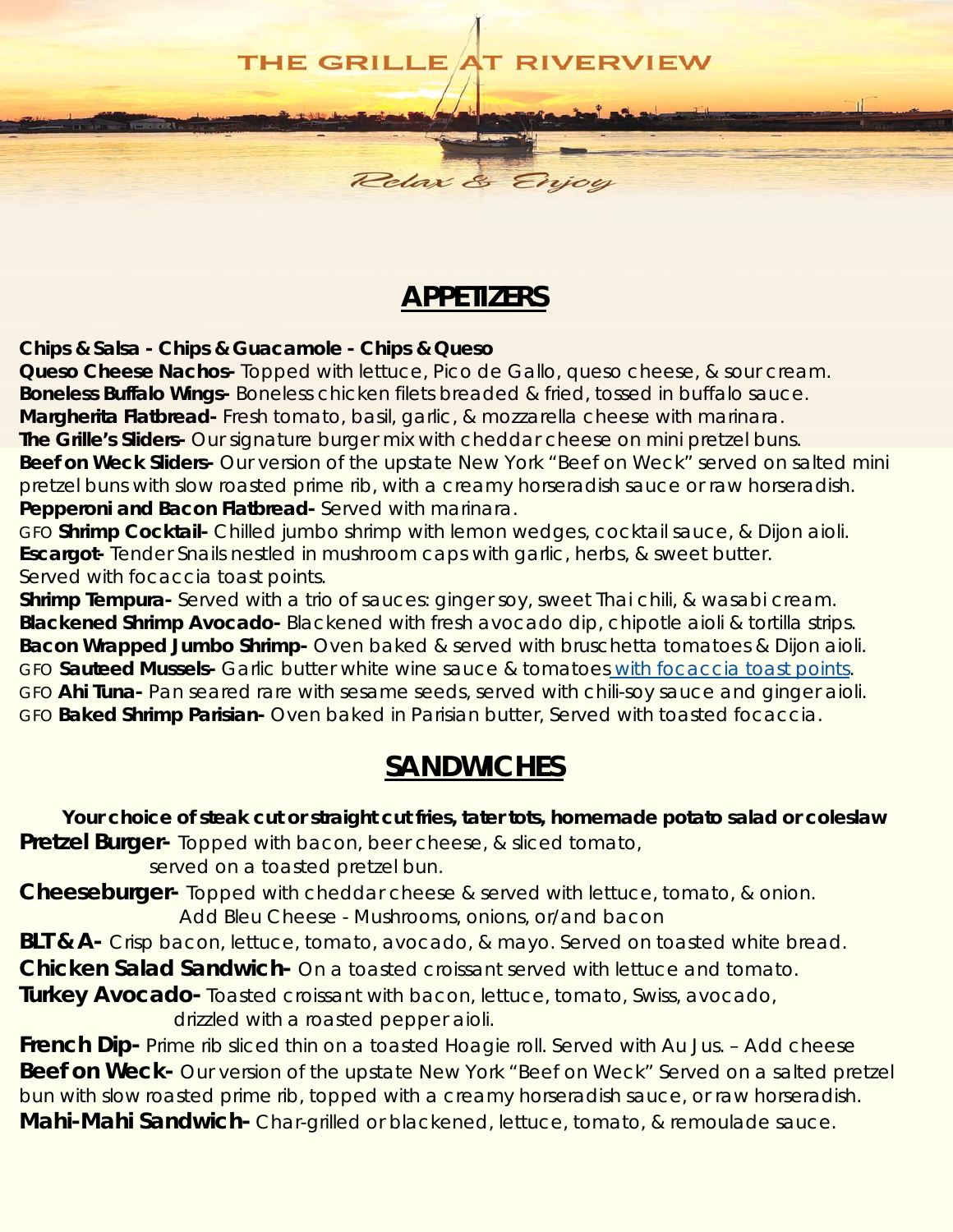#### **THE GRILLE T RIVERVIEW**

# *SOUPS AND SALADS*

**New England Clam Chowder** - **French Onion Soup** - **Soup du Jour-** Please ask your server **Tossed House Salad-** Small or Large

Relax & E.

**Caesar Salad-** Small or Large Add Anchovies

**Steakhouse Wedge Salad-** Our Steakhouse-style Wedge with Iceberg lettuce tomatoes, bacon, bleu cheese crumbles, & bleu cheese dressing.

GFO **Chicken Salad-** House made Chicken salad over mixed greens, tomatoes, sun-dried cranberries, topped with cracked pepper, & crostinis

**Walnut & Bleu Cheese Salad-** Romaine, bleu cheese, walnuts, capers, roasted red peppers GFO **Herb Crusted Salmon Salad-** Atlantic salmon, mixed greens, tomatoes,

cucumbers, & red onions.

**Strawberry & Baby Brie Salad-** Mixed-greens, strawberries, baby brie, & sundried cranberries. GFO **Ahi Tuna Salad-** Seared Ahi Tuna over an Asian blend salad mix, chili soy dressing, crispy Lo Mein noodles, & a ginger aioli glaze.

GFO **Tomato Mozzarella salad-** Mixed-greens, basil aioli balsamic glaze & cracked pepper. GFO **Stuffed Avocado and Chicken Salad**- Avocado halves stuffed with walnuts, tomatoes, fresh mozzarella, balsamic glaze, crostinis & served with chicken salad over mixed greens.

#### **Add any protein to your salad! Chicken - Shrimp – Salmon - Mahi-Mahi**

## *LITE FARE*

**Tacos-** Topped with lettuce, Pico de Gallo, cheddar jack cheese, & cilantro sour cream. Served in a warm flour tortilla with rice pilaf, & salsa on the side. **Fish** or **Steak**

**Fish & Chips-** Beer batter cod served with french fries & tartar sauce.

**Chicken Penne Pasta-** Char-grilled chicken breast served over penne pasta, tossed in a blackened cream sauce with tomatoes.

**Chicken Française-** Thinly sliced chicken breast lightly breaded in flour, egg, & Parmesan; pan fried with a white wine lemon beurre blanc, with rice pilaf & Chef's vegetables.

**Shrimp Scampi-**sautéed in garlic butter- white wine sauce, tomatoes, & Angel hair pasta.

**Panko Fried Shrimp-** Jumbo shrimp, breaded & fried, french fries & Chef's vegetables.

### **SIDES**

Rice Pilaf - French Fries or Tater Tots - Sautéed Button Mushrooms Asparagus \*Add Hollandaise - Potatoes Au Gratin - Mashed Potatoes Cream Corn - Broccoli - Chef's Vegetables **Available after 4:00 -** Baked Potato with butter - Loaded Baked Potato